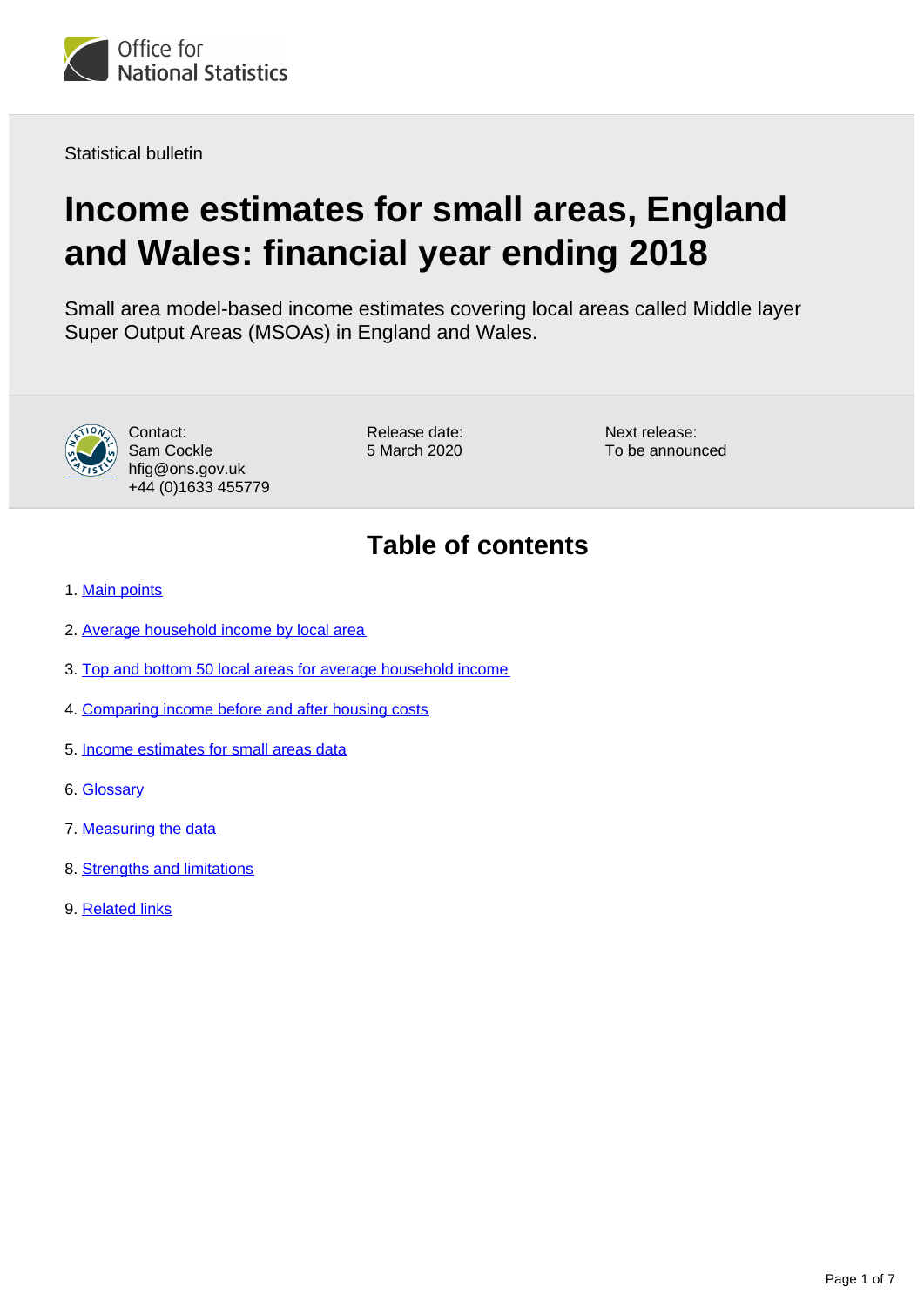# <span id="page-1-0"></span>**1 . Main points**

- Average (mean) household disposable (net) income in local areas of England and Wales differed by just over £55,000 from the lowest to the highest, in the financial year ending (FYE) 2018; with one third of local areas having average incomes of between £28,000 and £33,600.
- Of the 50 areas with the highest incomes, 41 were in London, including areas within the local authorities of the City of London, Wandsworth, Richmond upon Thames, Westminster, and Kensington and Chelsea.
- The 50 areas with the lowest incomes were more widely spread geographically across England and Wales, but the North East, East, London, and the South East had no local areas in the bottom 50.
- London had the highest proportion of local areas among the richest 10% of areas across England and Wales based on income before housing costs, with 39% of areas in London in this group; for income after housing costs, 27% of London local areas were in the top 10%.
- In Wales, 28% of all local areas were among the poorest 10% of areas before housing costs, a higher proportion than any other part of England and Wales; after housing costs, the North West was the region with the highest proportion of local areas in the bottom 10%.

### <span id="page-1-1"></span>**2 . Average household income by local area**

**Figure 1: Enter a postcode to see the average household income for the local area (based on areas of between 5,000 and 15,000 households called Middle layer Super Output Areas (MSOAs))**

**Mean average equivalised disposable annual household income, before and after housing costs, for local areas (MSOAs), financial year ending March 2018, England and Wales**

#### **Notes:**

1. To compare local areas, the confidence intervals associated with the estimates should be considered. These can be found in the datasets.

This bulletin looks at mean household disposable (net) income on an equivalised basis. This means it takes into account that households with more people need a higher income to achieve the same standard of living as households with fewer members. Unless specified, incomes reported are before accounting for housing costs.

### **Distribution of income for England and Wales**

Average household disposable income in local areas of England and Wales differed by just over £55,000 from the lowest to the highest, in the financial year ending (FYE) 2018. Although the midpoint of this range is £39,200, only 1 in 10 local areas had an average household income above this. 87% of local areas had an average household income between £22,500 and £39,200; within this, over one-third were between £28,000 and £33,600.

#### **Figure 2: Enter a postcode to see where the local area falls in the income distribution**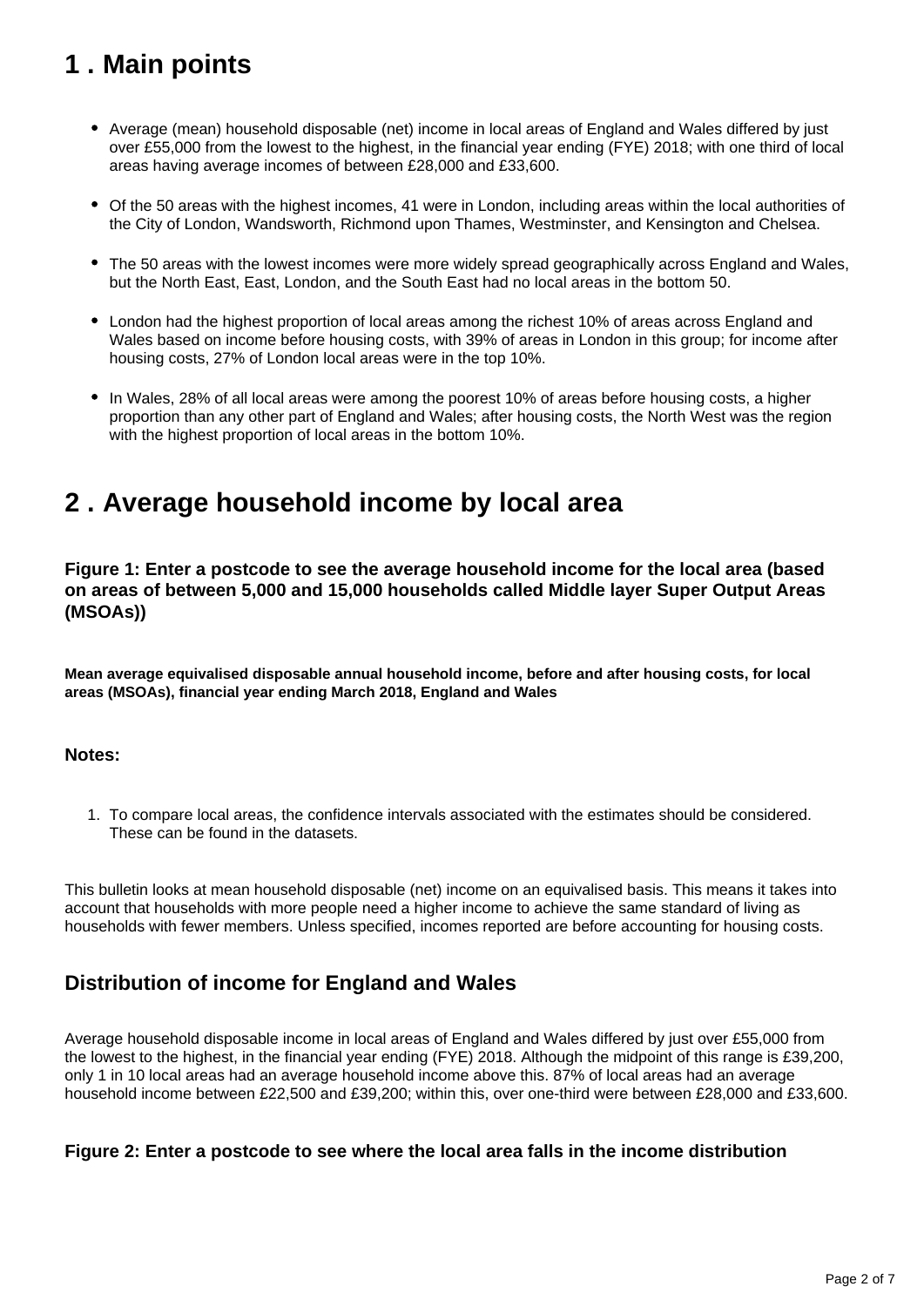#### **Notes:**

- 1. BHC = income before housing costs.
- 2. E&W = England and Wales.

# <span id="page-2-0"></span>**3 . Top and bottom 50 local areas for average household income**

Given the large amount of local areas in England and Wales, the focus here is on the top and bottom 50 to highlight where some of the richest and poorest areas are.

### **Top 50 local areas for household income**

Of the 50 areas with the highest incomes:

- 41 areas were in London, including areas within the local authorities of the City of London, Wandsworth, Richmond upon Thames, Westminster, and Kensington and Chelsea
- three areas were in the South East, within Wokingham, Vale of White Horse, and Basingstoke and Deane
- two areas were in the East Midlands within Nottingham

The North West (Manchester), the West Midlands (Birmingham), the East (St Albans) and Wales (Cardiff) each had one area in the top 50 for income.

The North East, Yorkshire and South West regions had no local areas in the top 50 for income before housing costs.

### **Bottom 50 local areas for household income**

There was a more even split between the regions in terms of the local areas that were in the bottom 50 for income before housing costs, than there was for the top 50.

Yorkshire had the most local areas in the bottom 50 (19 of 50), including areas within the local authorities of Bradford, Calderdale, Leeds and Sheffield. The East Midlands was next with 14 of the bottom 50 areas, all within Leicester and Derby.

There were small numbers in the West Midlands (9 of 50), all within Birmingham, and the North West (7 of 50), and one in Wales (Cardiff). The North East, East, London, South East and South West had no local areas in the bottom 50 for income before housing costs.

# <span id="page-2-1"></span>**4 . Comparing income before and after housing costs**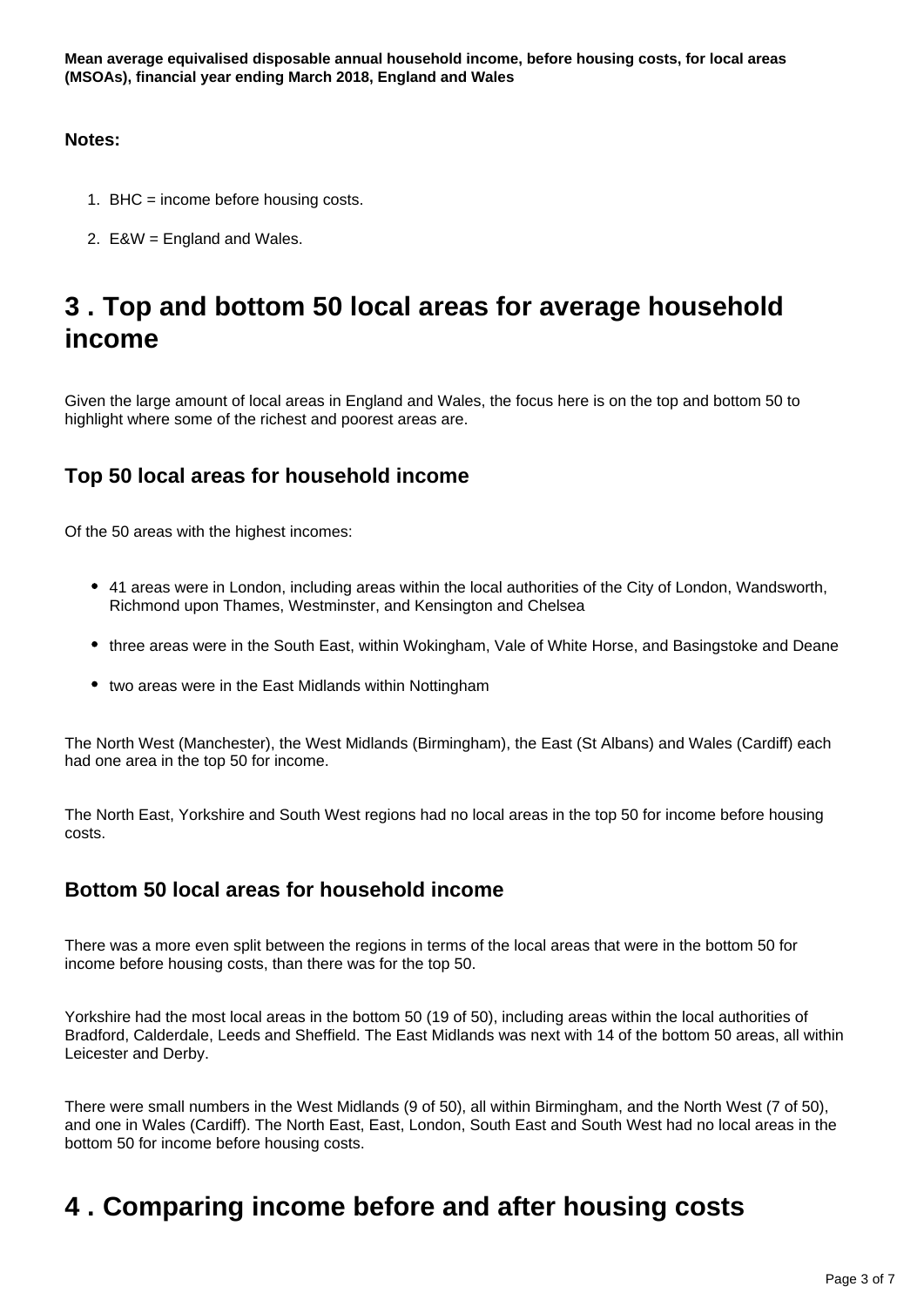**Figure 3: 39% of local areas in London were among the richest 10% of areas before housing costs; after housing costs it was 27%**

**Percentage of local areas (MSOAs) in each rank decile for the regions of England and Wales**

#### **Notes:**

1. E&W = England and Wales.

#### **Areas of highest average household income (top 10%)**

London had the highest proportion of local areas among the richest 10% of areas across England and Wales based on income before housing costs, with 39% of areas in London in this group. For income after housing costs, London still had the highest proportion of local areas in the top 10% although the actual proportion was lower, at 27%. One-fifth (20%) of local areas in the South East were in the overall top 10% on both a before and after housing costs basis.

The East and East Midlands regions both had relatively large proportion of their local areas within the overall richest 10% but this was slightly larger after housing costs (11% and 13% respectively) than before housing costs (8% and 7% respectively).

Before housing costs, 1% or less of local areas in the South West, Wales, the West Midlands, Yorkshire and the North West were among the overall top 10% of incomes, with none from the North East. These regions were slightly more represented in the overall top 10% after housing costs, which contains:

- 3% of local areas in Wales
- 2% of local areas in Yorkshire, the South West, North West, and the West Midlands
- 1% of local areas in the North East

### **Areas of lowest average household income (bottom 10%)**

There was less variation across England and Wales in the proportions of local areas in the overall bottom 10% compared with the top 10% but there were still some differences. Of all local areas in Wales, 28% were among the overall poorest 10% based on incomes before housing costs, a higher proportion than any other part of England and Wales. After housing costs, however, Wales only had the fifth highest proportion of local areas in this group, with 16% of Welsh local areas within the bottom 10%.

Overall, the North West was the region with the highest proportion of areas in the bottom 10% after housing costs, with 22%. The North West also had a similar proportion of local areas in the bottom 10% for income before housing costs, at 21%.

The remaining regions had similar or very similar proportions of areas in the bottom 10% whether before or after housing costs, although some of these regions had very different proportions to one another. Between 16% and 19% of local areas in the North East, Yorkshire and the West Midlands were in the bottom 10%, just over 10% in the East Midlands, and 3% or less in South West, South East, East and London. London had no local areas within the overall bottom 10% on a before housing costs basis.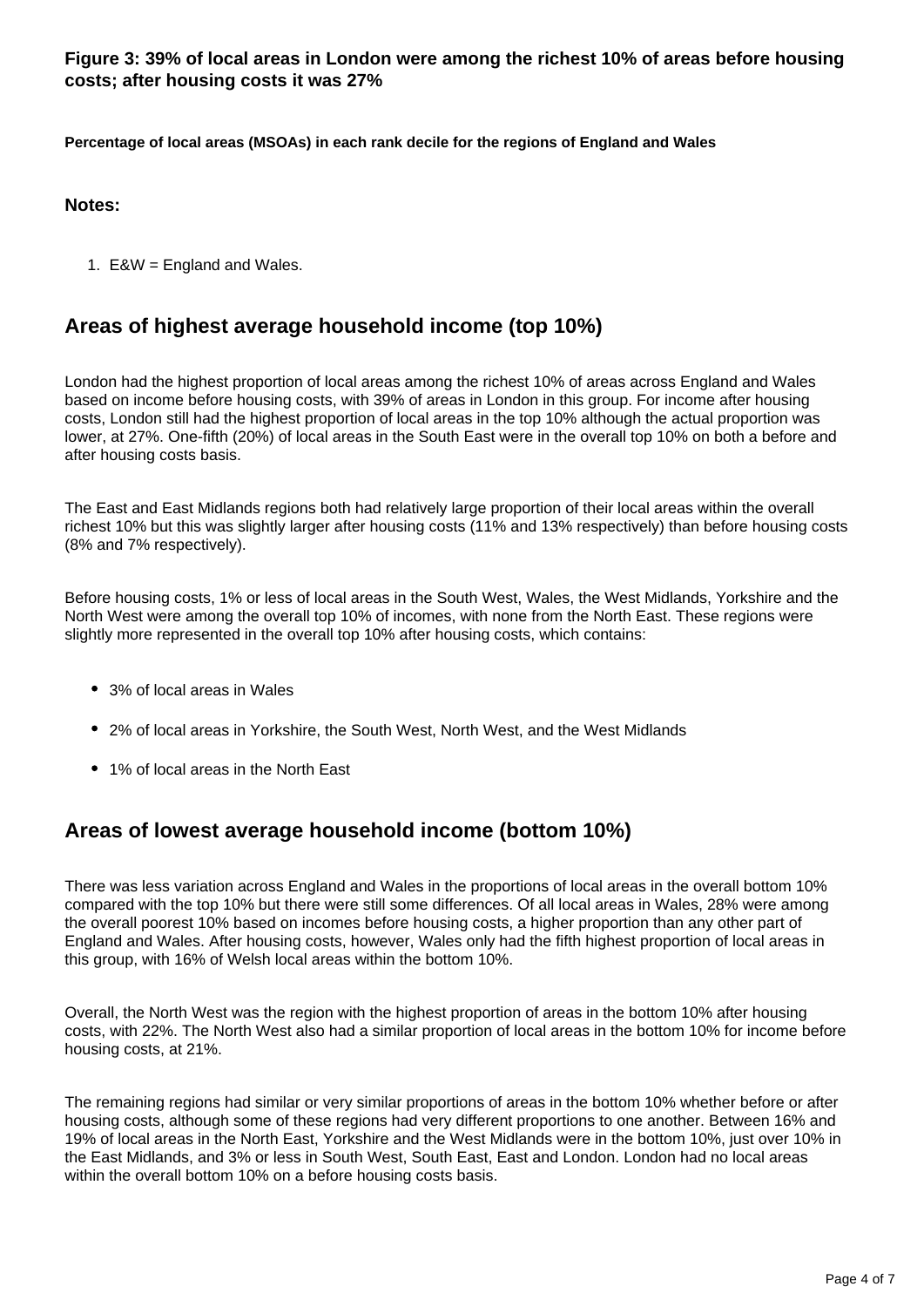### <span id="page-4-0"></span>**5 . Income estimates for small areas data**

[Income estimates for small areas, England and Wales](https://www.ons.gov.uk/employmentandlabourmarket/peopleinwork/earningsandworkinghours/datasets/smallareaincomeestimatesformiddlelayersuperoutputareasenglandandwales) Dataset | 5 March 2020 Estimates of mean annual household income for four income measures for Middle layer Super Output Areas (MSOAs) in England and Wales.

# <span id="page-4-1"></span>**6 . Glossary**

#### **Local area**

Local areas within this bulletin refer to areas called [Middle layer Super Output Areas \(MSOAs\).](https://www.ons.gov.uk/methodology/geography/ukgeographies/censusgeography) MSOAs have a mean population of 7,200 and a minimum population of 5,000. They are built from groups of Lower layer Super Output Areas (LSOAs) and constrained by the local authority boundaries used for 2011 Census outputs.

#### **Average (mean) income**

The average (mean) income is the equivalent of adding every household income together and dividing by the number of households.

### **Disposable (net) household income**

The sum of the disposable (net) income of every member of the household, that is, all income (from wages and salaries, self-employment, pensions, investments, benefits) minus Income Tax, National Insurance, rates or Council Tax, maintenance or child payments deducted through pay, contribution to students living away, contributions to occupational pensions.

### **Equivalised**

Equivalised income considers the household size and composition and makes it easier to compare income across households. It acknowledges that, for example, two people do not need double the income of one person to have the same living standards. Like other Office for National Statistics (ONS) income data, these estimates use the Organisation for Economic Co-operation and Development (OECD) equivalisation scale.

For more definitions, please refer to the **[Income and earnings: glossary of terms](https://www.ons.gov.uk/employmentandlabourmarket/peopleinwork/earningsandworkinghours/methodologies/incomeandearningsglossaryofterms)** 

# <span id="page-4-2"></span>**7 . Measuring the data**

This bulletin presents the official estimates of household income for local areas. The small area income estimates are the official estimates of annual household income at the [Middle layer Super Output Area \(MSOA\)](https://www.ons.gov.uk/methodology/geography/ukgeographies/censusgeography) level in England and Wales for the financial year ending (FYE) 2018.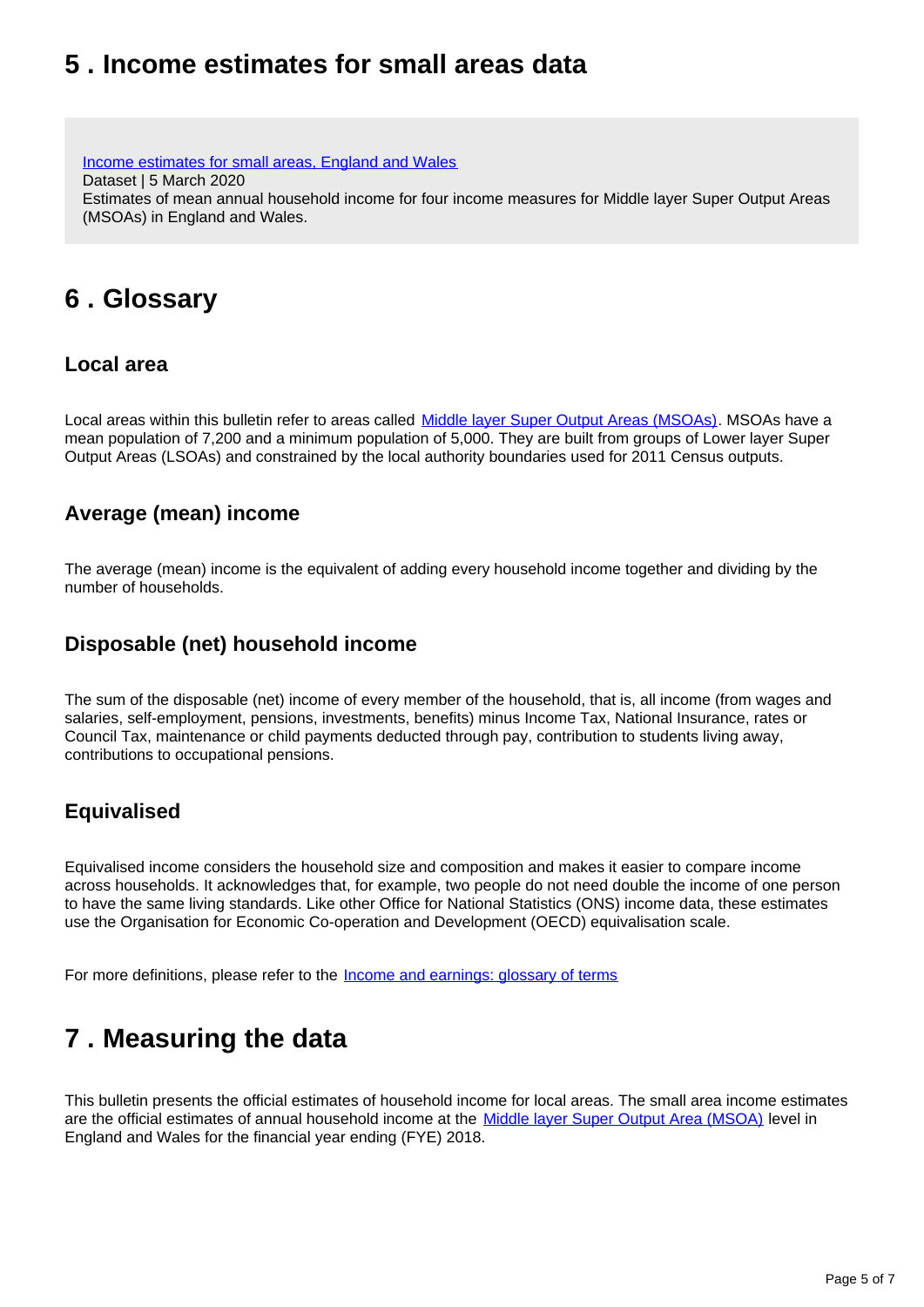They are designated [National Statistics](https://www.statisticsauthority.gov.uk/about-the-authority/uk-statistical-system/types-of-official-statistics/), which are calculated using a model-based method to produce four estimates of income. The estimates are produced using a combination of survey data from the **Family Resources** [Survey](https://www.gov.uk/government/collections/family-resources-survey--2) and previously published data from the 2011 Census and a number of administrative data sources.

The four different measures of income are:

- gross (total) annual household income (unequivalised)
- disposable (net) annual household income (unequivalised)
- disposable (net) annual household income (equivalised) before housing costs
- disposable (net) annual household income (equivalised) after housing costs

Although the data accompanying this release is for all four income types, this bulletin focuses on the equivalised measures of income. Further information is available in the [technical report.](https://www.ons.gov.uk/peoplepopulationandcommunity/personalandhouseholdfinances/incomeandwealth/methodologies/incomeestimatesforsmallareasinenglandandwalestechnicalreportfinancialyearending2018)

More information on the quality, data sources and methods used to produce small area income estimates is available in the [technical report](https://www.ons.gov.uk/peoplepopulationandcommunity/personalandhouseholdfinances/incomeandwealth/methodologies/incomeestimatesforsmallareasinenglandandwalestechnicalreportfinancialyearending2018).

### <span id="page-5-0"></span>**8 . Strengths and limitations**

### **Areas with extreme estimates of income**

The modelling process tends to shrink estimates towards the average level, so the true distribution of local area average incomes has more extremely high and low values than these estimates.

#### **Ranking average household income for local areas**

It is possible to use these estimates to rank local areas in terms of their average household income, but care needs to be taken when doing so. For each local area, an estimate is presented along with associated confidence intervals.

### **Comparing different income types**

Each of the four models of income have been developed separately to produce the most accurate estimate of each income type. This may result in some inconsistencies between the different types of income for particular local areas.

For example, a local area may have a larger modelled estimate for disposable household income when compared with gross household income. In reality, gross household income is always higher than disposable household income and so care should be taken when comparing estimates of one income type with estimates of another income type.

Although there may be some inconsistencies, the models selected are the best possible to model the general patterns of that particular type of income over all local areas. The confidence intervals presented with these estimates provide an indication of the uncertainty around each local area's estimate of the different types of household income.